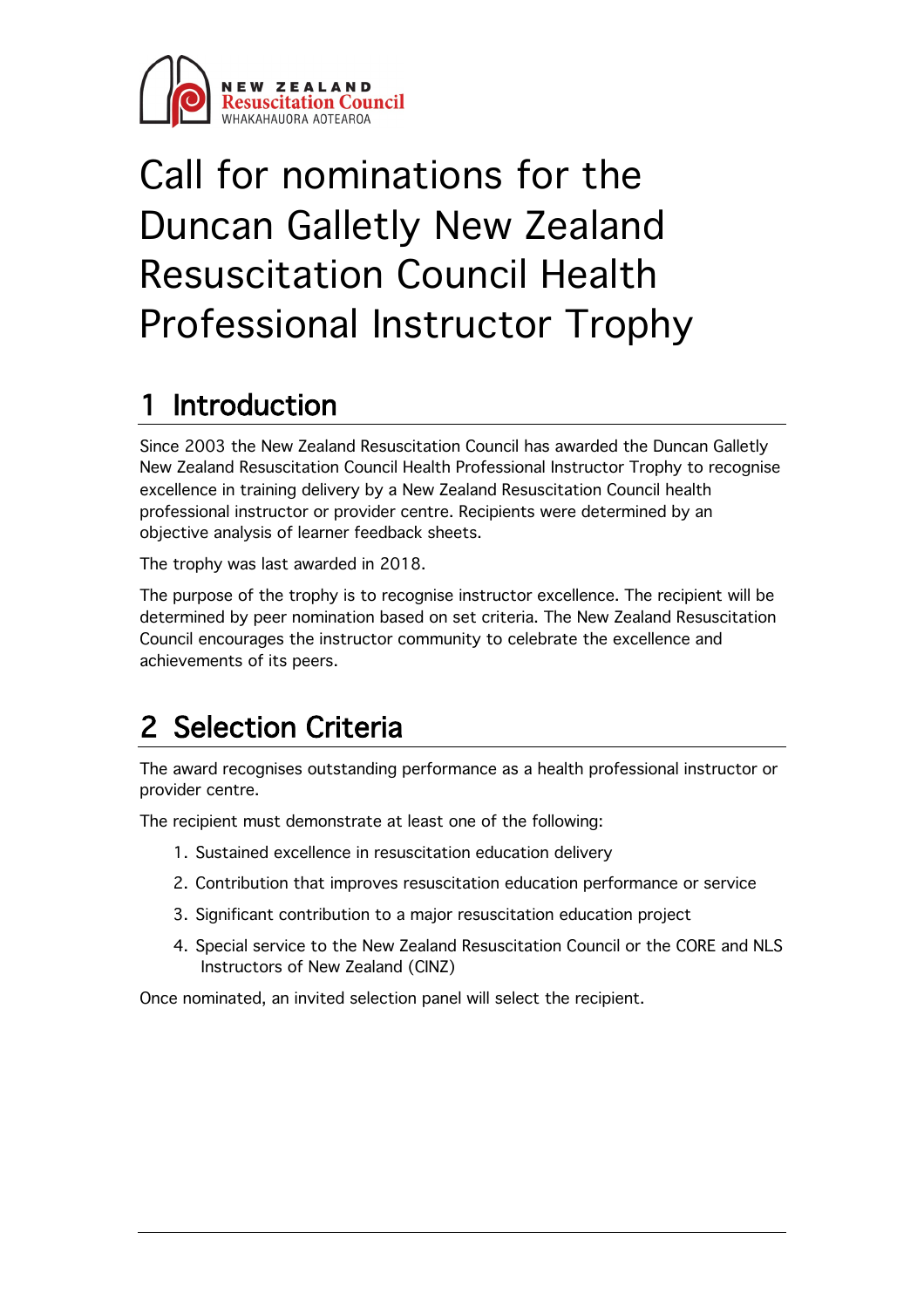# 3 Eligibility

The recipient must:

- Have met all requirements to be a current New Zealand Resuscitation Council health professional instructor or provider centre.
- Be actively involved in resuscitation education for health professionals.

## 4 Selection Process

Only New Zealand Resuscitation Council health professional instructors who are current with their requirements may nominate recipients.

Nomination can now be made and must be submitted electronically by uploading your citation to the Nomination Form by 2 September 2022.

Nominations should include contact details of the nominee and nominator, a detailed citation outlining how the nominee fulfills the selection criteria, any conflicts of interest, and any supporting information.

A selection panel will comprise:

- The Chair of the New Zealand Resuscitation Council
- The Chair of CINZ
- Three other invited representatives with no conflicts of interest

Selection of finalists and the recipient will be against the criteria given in Section 2.

#### 5 Award

The award will take the form of a personalised certificate and will be awarded at NZ Resus 2022 on Saturday 17 September at Te Wharewaka in Wellington.

#### 6 Communication

All New Zealand Resuscitation Council health professional instructors will be notified of the awards process.

The finalists will be advised one week prior to the meeting.

#### Previous recipients

| 2003   North Shore Hospital    |
|--------------------------------|
| 2004   Nelson Wairau Hospitals |
| 2005   Christchurch Hospital   |